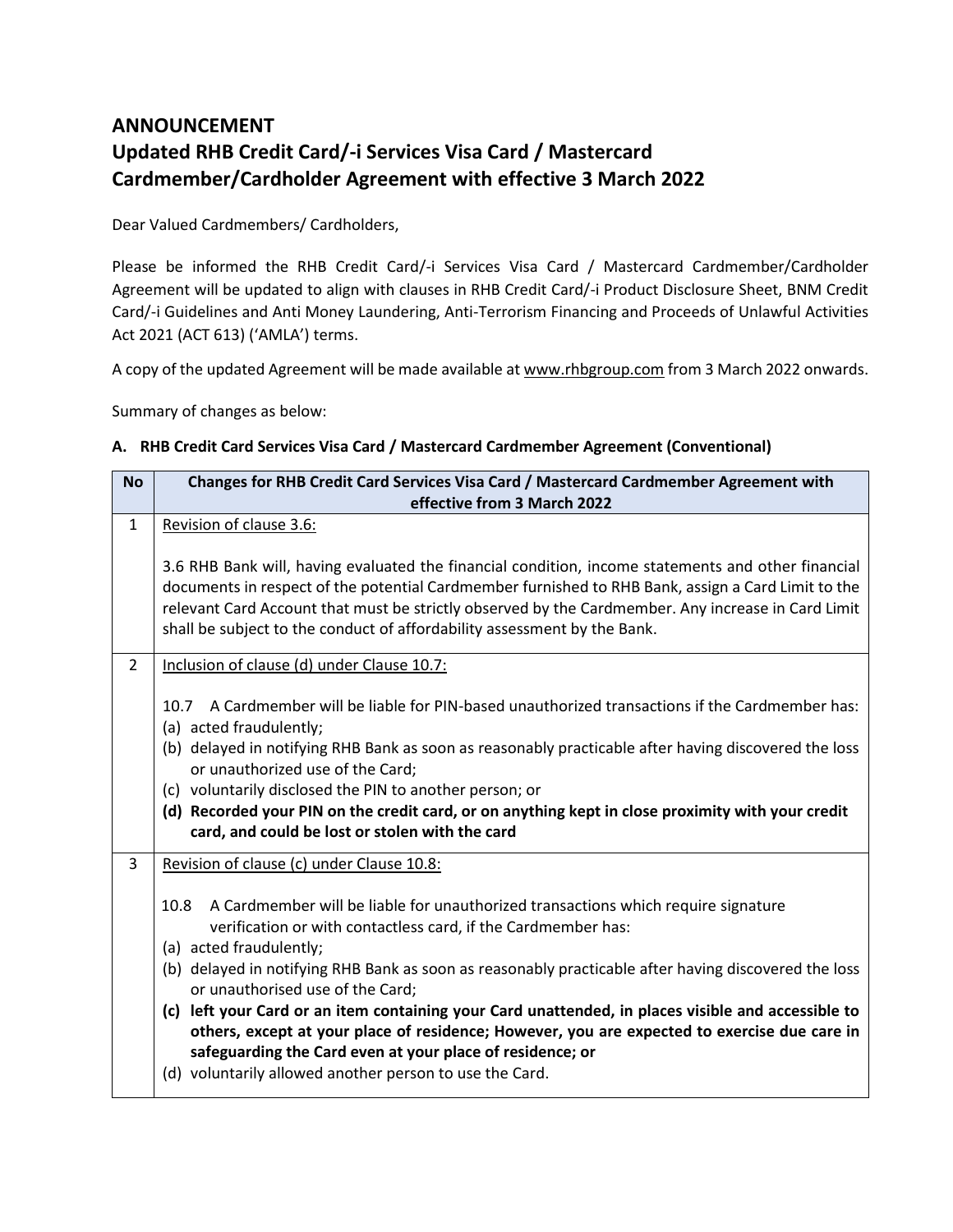| <b>No</b> | Changes for RHB Credit Card Services Visa Card / Mastercard Cardmember Agreement with<br>effective from 3 March 2022                                                                                                                                                                                                                                                                                                                                                                                                                                                                                                                                                                                                                        |  |  |  |  |  |
|-----------|---------------------------------------------------------------------------------------------------------------------------------------------------------------------------------------------------------------------------------------------------------------------------------------------------------------------------------------------------------------------------------------------------------------------------------------------------------------------------------------------------------------------------------------------------------------------------------------------------------------------------------------------------------------------------------------------------------------------------------------------|--|--|--|--|--|
| 4         | Inclusion of clause (f) under Clause 11.1                                                                                                                                                                                                                                                                                                                                                                                                                                                                                                                                                                                                                                                                                                   |  |  |  |  |  |
|           | (f) In the event of any default by the Cardmember, the Bank may take any legal actions or<br>proceedings against the Cardmember.                                                                                                                                                                                                                                                                                                                                                                                                                                                                                                                                                                                                            |  |  |  |  |  |
| 5         | Inclusion of clause (viii) under Clause 14.2:                                                                                                                                                                                                                                                                                                                                                                                                                                                                                                                                                                                                                                                                                               |  |  |  |  |  |
|           | (viii) If the Card(s) is/are co-brand Card(s), The Cardmember further (a) authorise the Bank to disclose<br>all the information provided by me/us to its co-brand partner(s) and/or its/their related corporations,<br>where necessary, to provide me/us with services relating to the co-brand Card(s), to communicate<br>with me/us in relation to the co-brand Card(s), to promote offers, to fulfill requests including<br>redemption of co-brand partner(s)' points, and for identification, validation and verification purposes<br>in relation thereto; and (b) consent to receiving SMS notifications from co-brand partner(s) and/or<br>its/their related corporations in relation to any matter relevant to the co-brand Card(s). |  |  |  |  |  |
| 6         | Inclusion of Clause 18 - ANTI MONEY LAUNDERING, ANTI-TERRORISM FINANCING AND PROCEEDS                                                                                                                                                                                                                                                                                                                                                                                                                                                                                                                                                                                                                                                       |  |  |  |  |  |
|           | OF UNLAWFUL ACTIVITIES ACT 2001 (ACT 613) ('AMLA')                                                                                                                                                                                                                                                                                                                                                                                                                                                                                                                                                                                                                                                                                          |  |  |  |  |  |
|           | 18.1 The Cardmember hereby represents and warrants to, and undertakes with, RHB Bank that the<br>Cardmember:-<br>has not engaged, and shall not at any time engage, directly or indirectly, in a transaction that<br>(a)                                                                                                                                                                                                                                                                                                                                                                                                                                                                                                                    |  |  |  |  |  |
|           | involves proceeds of an unlawful activity or instrumentalities of an offence;                                                                                                                                                                                                                                                                                                                                                                                                                                                                                                                                                                                                                                                               |  |  |  |  |  |
|           | has not acquired, received, possessed, disguised, transferred, converted, exchanged, carried,<br>(b)<br>disposed of or used, and shall not at any time acquire, receive, possess, disguise, transfer,<br>convert, exchange, carry, dispose of or use, proceeds of an unlawful activity or instrumentalities<br>of an offence;                                                                                                                                                                                                                                                                                                                                                                                                               |  |  |  |  |  |
|           | has not removed from or brought into Malaysia, and shall not at any time remove from or bring<br>(c)<br>into Malaysia, proceeds of an unlawful activity or instrumentalities of an offence; and                                                                                                                                                                                                                                                                                                                                                                                                                                                                                                                                             |  |  |  |  |  |
|           | has not concealed, disguised or impeded, and shall not at any time conceal, disguise or impede,<br>(d)<br>the establishment of the true nature, origin, location, movement, disposition, title of, rights with<br>respect to, or ownership of, proceeds of an unlawful activity or instrumentalities of an offence;                                                                                                                                                                                                                                                                                                                                                                                                                         |  |  |  |  |  |
|           | In this respect:-                                                                                                                                                                                                                                                                                                                                                                                                                                                                                                                                                                                                                                                                                                                           |  |  |  |  |  |
|           | 'intrumentalities of an offence' means: -                                                                                                                                                                                                                                                                                                                                                                                                                                                                                                                                                                                                                                                                                                   |  |  |  |  |  |
|           | (a) any thing which is used in or in connection with, the commission of any unlawful activity; or<br>any property which is wholly or partly used in, or in connection with, the commission of<br>(b)<br>any unlawful activity,                                                                                                                                                                                                                                                                                                                                                                                                                                                                                                              |  |  |  |  |  |
|           | whether the thing or property is situated within or outside Malaysia.                                                                                                                                                                                                                                                                                                                                                                                                                                                                                                                                                                                                                                                                       |  |  |  |  |  |
|           | 'proceeds of an unlawful activity' means any property, or any economic advantage or economic<br>gain from such property, within or outside Malaysia: -                                                                                                                                                                                                                                                                                                                                                                                                                                                                                                                                                                                      |  |  |  |  |  |
|           | (a) which is wholly or partly: -                                                                                                                                                                                                                                                                                                                                                                                                                                                                                                                                                                                                                                                                                                            |  |  |  |  |  |
|           | (i)<br>derived or obtained, directly or indirectly, by any person from any unlawful activity;                                                                                                                                                                                                                                                                                                                                                                                                                                                                                                                                                                                                                                               |  |  |  |  |  |
|           | (ii)<br>derived or obtained from a disposal or other dealings with the property referred to in<br>subparagraph (i); or                                                                                                                                                                                                                                                                                                                                                                                                                                                                                                                                                                                                                      |  |  |  |  |  |
|           | acquired using the property derived or obtained by any person through any disposal<br>(iii)                                                                                                                                                                                                                                                                                                                                                                                                                                                                                                                                                                                                                                                 |  |  |  |  |  |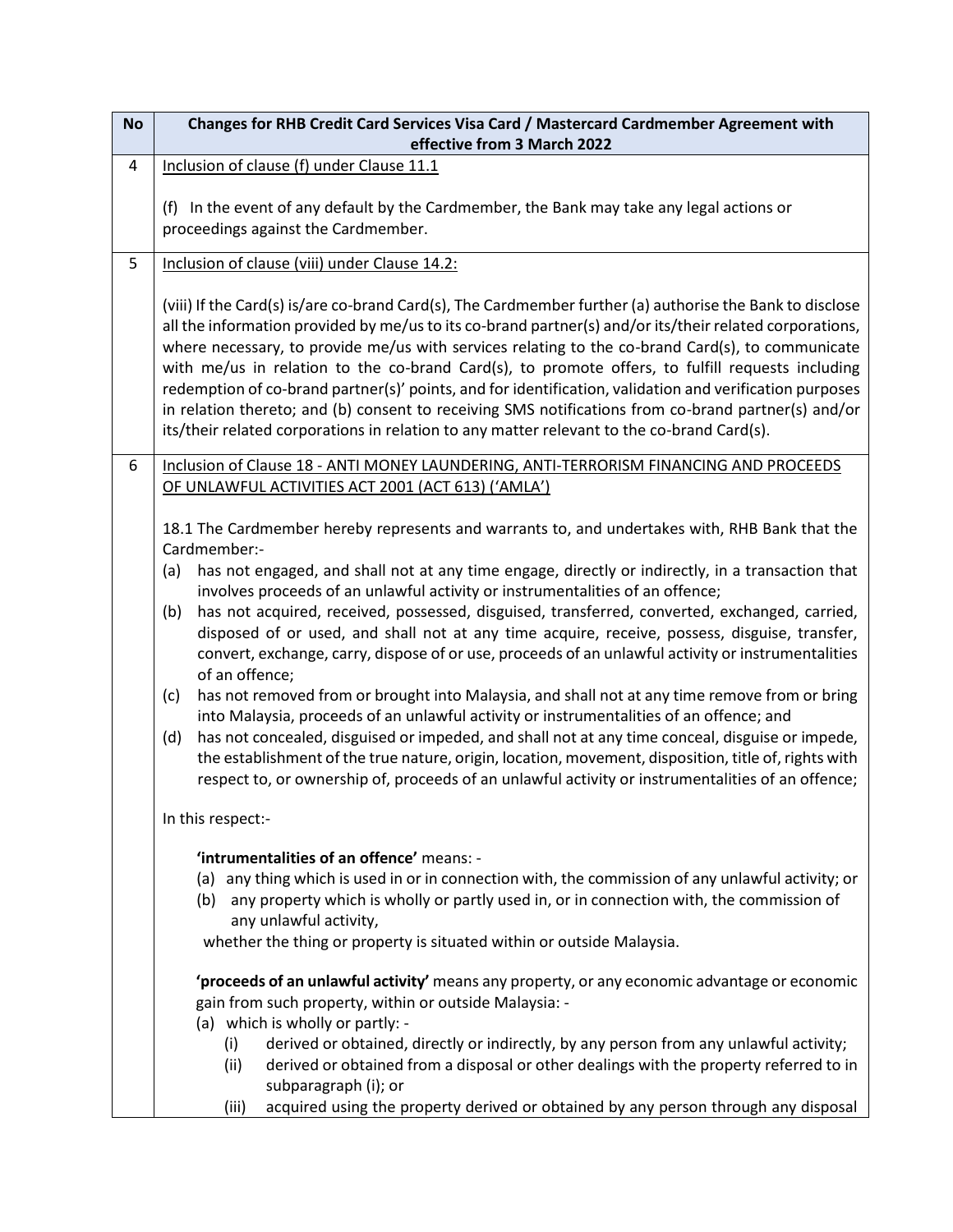| <b>No</b> | Changes for RHB Credit Card Services Visa Card / Mastercard Cardmember Agreement with                                                                                                            |
|-----------|--------------------------------------------------------------------------------------------------------------------------------------------------------------------------------------------------|
|           | effective from 3 March 2022                                                                                                                                                                      |
|           | or other dealings referred to in subparagraph (i) or (ii); or                                                                                                                                    |
|           | (b) which, wholly or partly, due to any circumstances such as its nature, value, location or place                                                                                               |
|           | of discovery, or to the time, manner or place of its acquisition, or the person from whom it                                                                                                     |
|           | was acquired, or its proximity to other property referred to in subparagraph (a)(i), (ii) or (iii),                                                                                              |
|           | can be reasonably believed to be property falling within the scope of subparagraph (a) (i),                                                                                                      |
|           | $(ii)$ or $(iii)$ ;                                                                                                                                                                              |
|           | 'property' means: -                                                                                                                                                                              |
|           | (a) assets of every kind, whether corporeal or incorporeal, moveable or immovable, tangible or                                                                                                   |
|           | intangible, however acquired; or                                                                                                                                                                 |
|           | (b) legal documents or instruments in any form, including electronic or digital, evidencing title                                                                                                |
|           | to, or interest in, such assets, including currency, bank credits, deposits and other financial                                                                                                  |
|           | resources, traveller's cheques, bank cheques, money orders, capital market products, drafts                                                                                                      |
|           | and letters of credit,                                                                                                                                                                           |
|           | whether situated within or outside Malaysia, and includes a legal or equitable interest,                                                                                                         |
|           | whether full or partial, in any such property;                                                                                                                                                   |
|           | 'unlawful activity' means: -                                                                                                                                                                     |
|           | (a) any activity which constitutes any serious offence or any foreign serious offence; or                                                                                                        |
|           | any activity which is of such a nature, or occurs in such circumstances, that it results in or                                                                                                   |
|           | leads to the commission of any serious offence or any foreign serious offence,                                                                                                                   |
|           | regardless whether such activity, wholly or partly, takes place within or outside Malaysia;                                                                                                      |
|           | 'serious offence' means:-                                                                                                                                                                        |
|           | (a) any of the offences specified in the Second Schedule of AMLA;                                                                                                                                |
|           | (b) an attempt to commit any of those offences; or                                                                                                                                               |
|           | (c) the abetment of any of those offences;                                                                                                                                                       |
|           |                                                                                                                                                                                                  |
|           | 'transaction' includes an arrangement to open an account involving two or more persons and                                                                                                       |
|           | any related transaction between any of the persons concerned and another;                                                                                                                        |
|           |                                                                                                                                                                                                  |
|           | 18.2 The Cardmember hereby acknowledges and agrees with RHB Bank that:-                                                                                                                          |
|           | (a) RHB Bank is obliged to comply with all applicable laws, regulations, directives, policy documents,<br>guidelines, practice directions, sanctions, industry standards and practices and other |
|           | requirements, including without limitation the Anti-Money Laundering, Anti-Terrorism Financing                                                                                                   |
|           | and Proceeds of Unlawful Activities Act 2001, the Strategic Trade Act 2010, Financial Services Act                                                                                               |
|           | 2013/Islamic Financial Services Act 2013, to which the Bank as a licensed financial                                                                                                              |
|           | institution/Islamic financial institution may from time to time be subject to (collectively,                                                                                                     |
|           | "Regulatory Requirements");                                                                                                                                                                      |
|           | (b) RHB Bank shall be entitled to do or refrain from doing any act or thing, for compliance with the                                                                                             |
|           | <b>Regulatory Requirements;</b>                                                                                                                                                                  |
|           | (c) if RHB Bank is of the opinion that any event or circumstance (whether related or not), which                                                                                                 |
|           | would make it unlawful or illegal for RHB Bank to approve the Agreement or to grant or make                                                                                                      |
|           | available of, or to disburse any funds under the Agreement, has occurred or arisen, or the                                                                                                       |
|           | approval of the Agreement or the granting or making available of, or the disbursement of any                                                                                                     |
|           | funds under, the Agreement would contravene any of the Regulatory Requirements (in whole or                                                                                                      |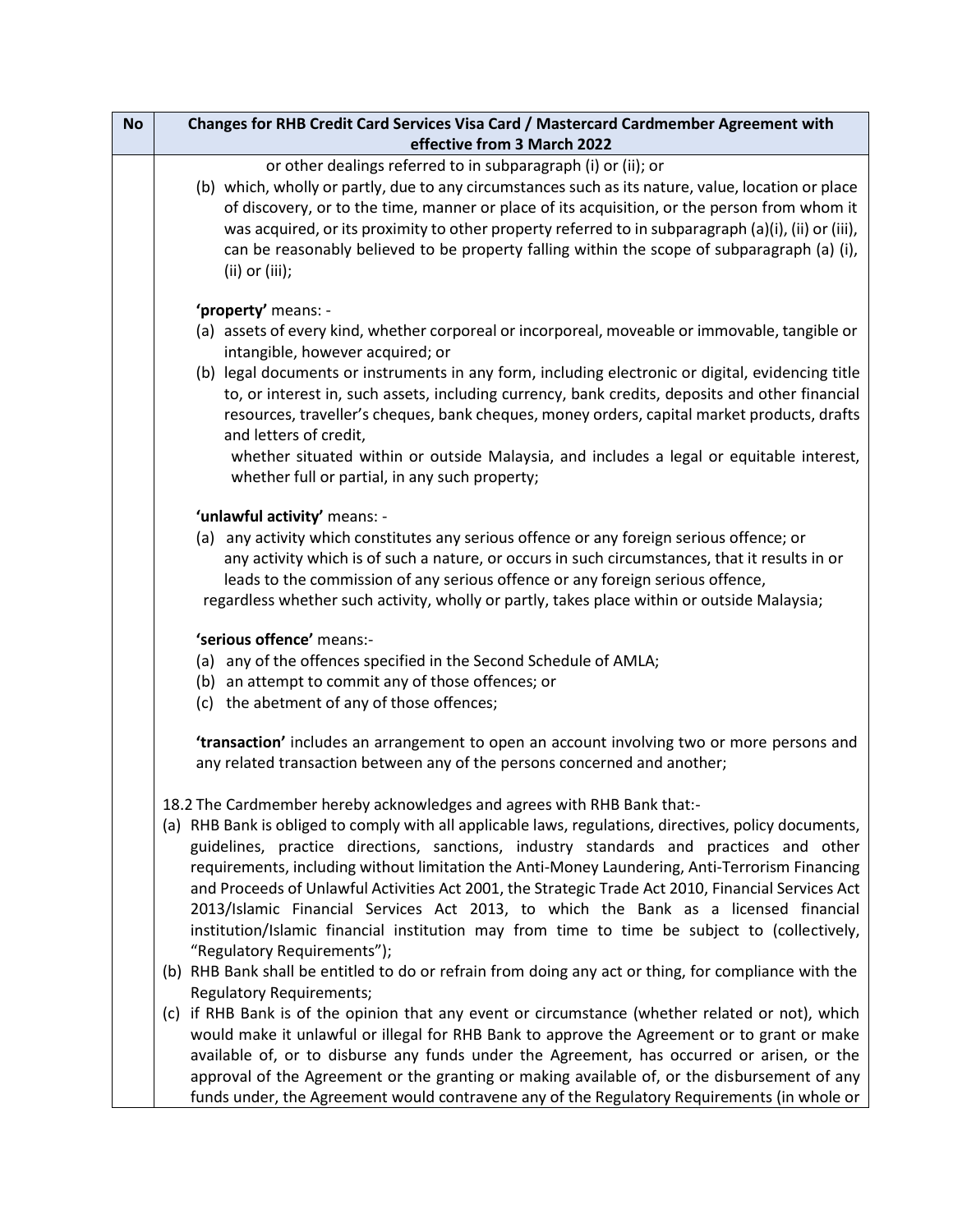| <b>No</b> | Changes for RHB Credit Card Services Visa Card / Mastercard Cardmember Agreement with                                                       |  |  |  |  |  |
|-----------|---------------------------------------------------------------------------------------------------------------------------------------------|--|--|--|--|--|
|           | effective from 3 March 2022                                                                                                                 |  |  |  |  |  |
|           | in part), including without limitation RHB Bank's receipt of any alert or positive name match from                                          |  |  |  |  |  |
|           | the relevant checks conducted on the Cardmember and any related third party involved in the                                                 |  |  |  |  |  |
|           | underlying transaction(s) (including without limitation the vendor/ developer/ promoter/ agent/                                             |  |  |  |  |  |
|           | trustee/ supplier to whom any funds under the Agreement is to be disbursed) by RHB Bank                                                     |  |  |  |  |  |
|           | pursuant to the Regulatory Requirements, then, notwithstanding anything to contrary contained                                               |  |  |  |  |  |
|           | in this Agreement, RHB Bank shall, by giving not less than 21 days written notice or such shorter                                           |  |  |  |  |  |
|           | period as required or permitted by such Regulatory Requirements, be entitled to:-                                                           |  |  |  |  |  |
|           | reject the Cardmember's Agreement and do all such acts and things as may be necessary to<br>(i)<br>comply with the Regulatory Requirements; |  |  |  |  |  |
|           | suspend the Agreement, and do all such acts and things as may be necessary to comply<br>(ii)<br>with the Regulatory Requirements; and/or    |  |  |  |  |  |
|           | cancel the Agreement and terminate its relationship with the Cardmember, and do all such<br>(iii)                                           |  |  |  |  |  |
|           | acts and things as may be necessary to comply with the Regulatory Requirements.                                                             |  |  |  |  |  |
|           | If the Agreement is cancelled/ terminated by RHB Bank pursuant to their compliance to<br><b>Regulatory Requirements: -</b>                  |  |  |  |  |  |
|           | the indebtedness or all monies outstanding shall immediately become due and payable;<br>(i)                                                 |  |  |  |  |  |
|           | no utilisation or further utilisation under the Agreement shall be allowed; and<br>(ii)                                                     |  |  |  |  |  |
|           | RHB Bank shall be entitled to exercise all or any of its rights and remedies available to it<br>(iii)                                       |  |  |  |  |  |
|           | under the Agreement and the security document, the applicable laws or otherwise;                                                            |  |  |  |  |  |
|           | (d) it shall provide all such documents and information as RHB Bank may require (at all times during                                        |  |  |  |  |  |
|           | the term of the business relationship) for the purposes of complying with the Regulatory                                                    |  |  |  |  |  |
|           | Requirements;                                                                                                                               |  |  |  |  |  |
|           | (e) RHB Bank shall be entitled to freeze/ seize the account/ facilities under its control or due from                                       |  |  |  |  |  |
|           | any source to it, pursuant to order(s) from enforcement agency(ies) until such further notice                                               |  |  |  |  |  |
|           | (revocation order) is received from the said enforcement agency or the cease of the order                                                   |  |  |  |  |  |
|           | (whichever the first); or unless there is a variation order.                                                                                |  |  |  |  |  |
|           | 18.3 The Cardmember undertakes and agrees with RHB Bank that:-.                                                                             |  |  |  |  |  |
|           | (a) it will at all times observe with RHB Bank's steps in undertaking their obligations towards                                             |  |  |  |  |  |
|           | complying with the Regulatory Requirements;                                                                                                 |  |  |  |  |  |
|           | (b) it will be fully liable if found to have contravened the Regulatory Requirements causing legal                                          |  |  |  |  |  |
|           | repercussion to RHB Bank due to its actions; and                                                                                            |  |  |  |  |  |
|           | (c) it understand that any breach(es) due to AMLA and sanction requirements are non-negotiable                                              |  |  |  |  |  |
|           | The Cardmember agree to abide by the Anti-Money Laundering, Anti-Terrorism Financing and                                                    |  |  |  |  |  |
|           | Proceed of Unlawful Activities Act 2001, [which is available for viewing at www.rhbgroup.com and                                            |  |  |  |  |  |
|           | that I/we may visit any branch of the Bank or contact RHB Customer Contact Centre at 03-9206 8118                                           |  |  |  |  |  |
|           | or at customer.service@rhbgroup.com for further information on the same].                                                                   |  |  |  |  |  |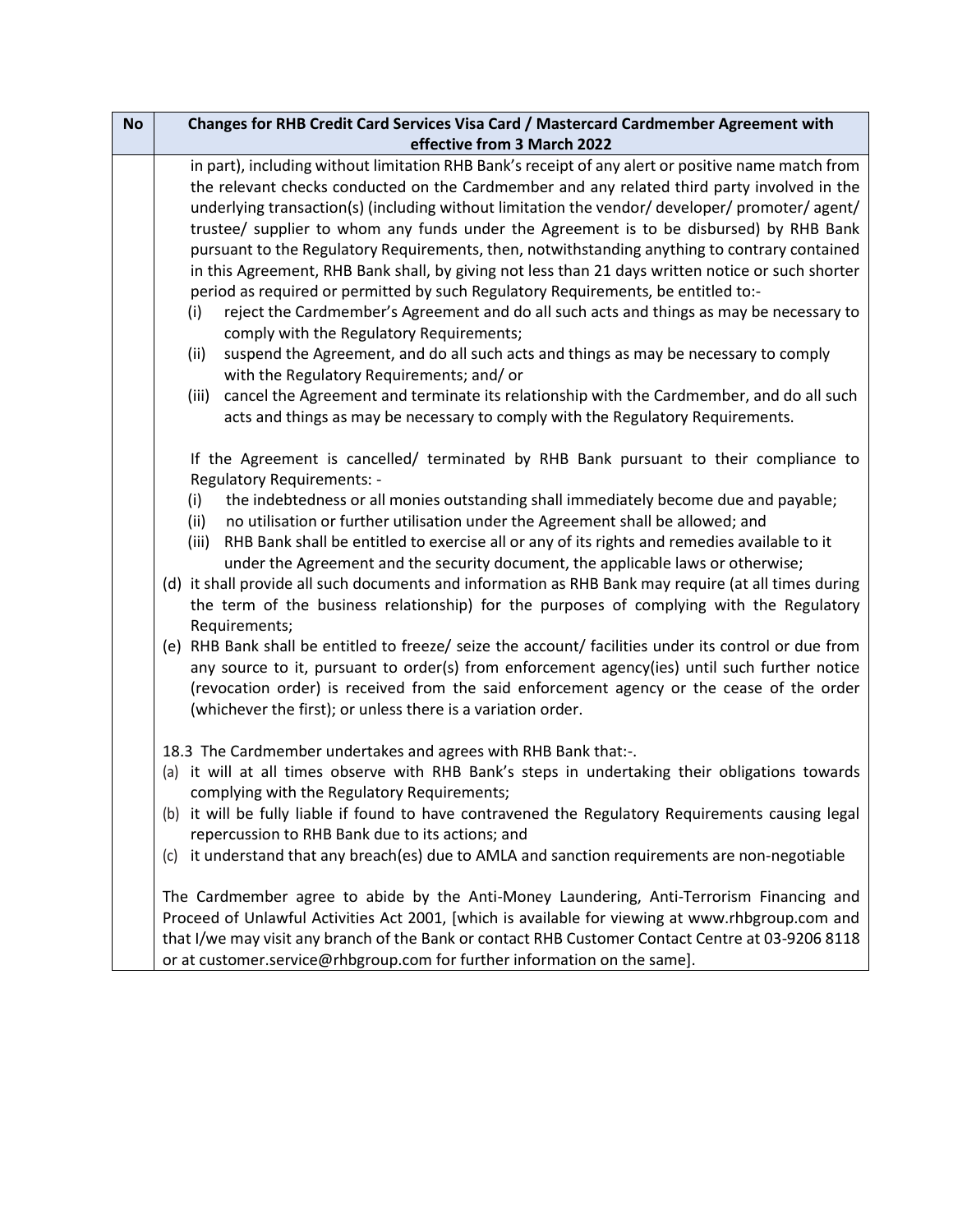# **B. RHB Islamic Bank Berhad Credit Card-i Services Visa Card / Mastercard Cardholder Agreement (Islamic)**

| <b>No</b>      | Changes for RHB Islamic Bank Berhad Credit Card-i Services Visa Card / Mastercard Cardholder                                                                                                                                                                                                                                                                                                                                                                                                                                                                                                                                                                            |  |  |  |  |
|----------------|-------------------------------------------------------------------------------------------------------------------------------------------------------------------------------------------------------------------------------------------------------------------------------------------------------------------------------------------------------------------------------------------------------------------------------------------------------------------------------------------------------------------------------------------------------------------------------------------------------------------------------------------------------------------------|--|--|--|--|
|                | Agreement with effective from 3 March 2022                                                                                                                                                                                                                                                                                                                                                                                                                                                                                                                                                                                                                              |  |  |  |  |
| $\mathbf{1}$   | Revision of clause 4.6:                                                                                                                                                                                                                                                                                                                                                                                                                                                                                                                                                                                                                                                 |  |  |  |  |
|                | 4.6<br>RHB Islamic Bank will, having evaluated the financial condition, income statements and other<br>financial documents in respect of the potential Cardholder furnished to RHB Islamic Bank,<br>assign a Card Limit to the relevant Card Account that must be strictly observed by the<br>Cardholder. Any increase in Card Limit shall be subject to the conduct of affordability<br>assessment by the Bank.                                                                                                                                                                                                                                                        |  |  |  |  |
| $\overline{2}$ | Inclusion of clause (d) under Clause 11.5:                                                                                                                                                                                                                                                                                                                                                                                                                                                                                                                                                                                                                              |  |  |  |  |
|                | A Cardholder will be liable for PIN-based unauthorized transactions if the Cardholder has:<br>11.5<br>(a) acted fraudulently;<br>(b) delayed in notifying RHB Islamic Bank as soon as reasonably practicable after having<br>discovered the loss or unauthorized use of the Card;<br>(c) voluntarily disclosed the PIN to another person; or<br>(d) Recorded your PIN on the Card, or on anything kept in close proximity with your Card,<br>and could be lost or stolen with the Card                                                                                                                                                                                  |  |  |  |  |
| $\overline{3}$ | Revision of clause (c) under Clause 11.6:                                                                                                                                                                                                                                                                                                                                                                                                                                                                                                                                                                                                                               |  |  |  |  |
|                | A Cardholder will be liable for unauthorized transactions which require signature verification<br>11.6<br>or with contactless card, if the Cardholder has:<br>(a) acted fraudulently;<br>(b) delayed in notifying RHB Islamic Bank as soon as reasonably practicable after having<br>discovered the loss or unauthorized use of the Card;<br>(c) left your Card or an item containing your Card unattended, in places visible and<br>accessible to others, except at your place of residence; However, you are expected to<br>exercise due care in safeguarding the Card even at your place of residence; or<br>(d) voluntarily allowed another person to use the Card. |  |  |  |  |
| 4              | Inclusion of clause (f) under Clause 12.1                                                                                                                                                                                                                                                                                                                                                                                                                                                                                                                                                                                                                               |  |  |  |  |
|                | In the event of any default by the Cardholder, the Bank may take any legal actions or<br>(f)<br>proceedings against the Cardholder.                                                                                                                                                                                                                                                                                                                                                                                                                                                                                                                                     |  |  |  |  |
| 5              | Inclusion of clause (viii) under Clause 15.2:                                                                                                                                                                                                                                                                                                                                                                                                                                                                                                                                                                                                                           |  |  |  |  |
|                | (viii)<br>If the Card(s) is/are co-brand Card(s), the Cardholder further (a) authorise the Bank to disclose<br>all the information provided by the Cardholder to its co-brand partner(s) and/or its/their<br>related corporations, where necessary, to provide the Cardholder with services relating to the<br>co-brand Card(s), to communicate with the Cardholder in relation to the co-brand Card(s), to<br>promote offers, to fulfill requests including redemption of co-brand partner(s)' points, and for<br>identification, validation and verification purposes in relation thereto; and (b) consent to                                                         |  |  |  |  |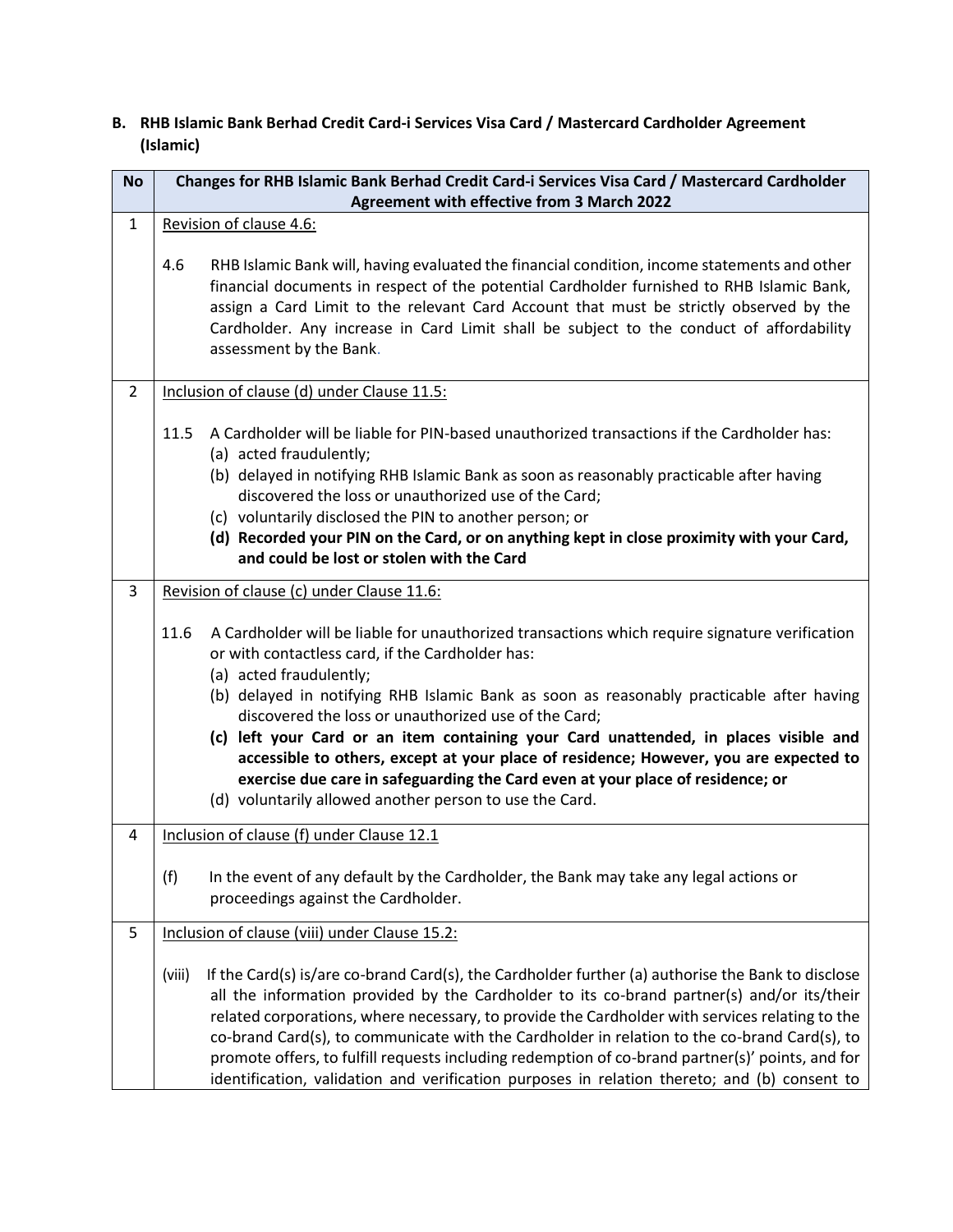|   | receive SMS notifications from co-brand partner(s) and/or its/their related corporations in<br>relation to any matter relevant to the co-brand Card(s).                                                                                                                                                                                                                                                                                                                                                                                                                                                                                                                                                                                                                                                                                                                                                                                                                                                                                                                                                                               |  |  |  |  |  |
|---|---------------------------------------------------------------------------------------------------------------------------------------------------------------------------------------------------------------------------------------------------------------------------------------------------------------------------------------------------------------------------------------------------------------------------------------------------------------------------------------------------------------------------------------------------------------------------------------------------------------------------------------------------------------------------------------------------------------------------------------------------------------------------------------------------------------------------------------------------------------------------------------------------------------------------------------------------------------------------------------------------------------------------------------------------------------------------------------------------------------------------------------|--|--|--|--|--|
| 6 | Inclusion of Clause 19 - ANTI MONEY LAUNDERING, ANTI-TERRORISM FINANCING AND PROCEEDS                                                                                                                                                                                                                                                                                                                                                                                                                                                                                                                                                                                                                                                                                                                                                                                                                                                                                                                                                                                                                                                 |  |  |  |  |  |
|   | OF UNLAWFUL ACTIVITIES ACT 2001 (ACT 613) ('AMLA')                                                                                                                                                                                                                                                                                                                                                                                                                                                                                                                                                                                                                                                                                                                                                                                                                                                                                                                                                                                                                                                                                    |  |  |  |  |  |
|   | 19.1<br>The Cardholder hereby represents and warrants to, and undertakes with, RHB Islamic Bank<br>that the Cardholder:-<br>(a) has not engaged, and shall not at any time engage, directly or indirectly, in a transaction<br>that involves proceeds of an unlawful activity or instrumentalities of an offence;<br>(b) has not acquired, received, possessed, disguised, transferred, converted, exchanged,<br>carried, disposed of or used, and shall not at any time acquire, receive, possess, disguise,<br>transfer, convert, exchange, carry, dispose of or use, proceeds of an unlawful activity or<br>instrumentalities of an offence;<br>(c) has not removed from or brought into Malaysia, and shall not at any time remove from or<br>bring into Malaysia, proceeds of an unlawful activity or instrumentalities of an offence;<br>and<br>(d) has not concealed, disguised or impeded, and shall not at any time conceal, disguise or<br>impede, the establishment of the true nature, origin, location, movement, disposition,<br>title of, rights with respect to, or ownership of, proceeds of an unlawful activity or |  |  |  |  |  |
|   | instrumentalities of an offence;                                                                                                                                                                                                                                                                                                                                                                                                                                                                                                                                                                                                                                                                                                                                                                                                                                                                                                                                                                                                                                                                                                      |  |  |  |  |  |
|   | In this respect:-                                                                                                                                                                                                                                                                                                                                                                                                                                                                                                                                                                                                                                                                                                                                                                                                                                                                                                                                                                                                                                                                                                                     |  |  |  |  |  |
|   | 'intrumentalities of an offence' means: -                                                                                                                                                                                                                                                                                                                                                                                                                                                                                                                                                                                                                                                                                                                                                                                                                                                                                                                                                                                                                                                                                             |  |  |  |  |  |
|   | anything which is used in or in connection with, the commission of any unlawful<br>(a)<br>activity; or                                                                                                                                                                                                                                                                                                                                                                                                                                                                                                                                                                                                                                                                                                                                                                                                                                                                                                                                                                                                                                |  |  |  |  |  |
|   | (b)<br>any property which is wholly or partly used in, or in connection with, the<br>commission of any unlawful activity,                                                                                                                                                                                                                                                                                                                                                                                                                                                                                                                                                                                                                                                                                                                                                                                                                                                                                                                                                                                                             |  |  |  |  |  |
|   | whether the thing or property is situated within or outside Malaysia.                                                                                                                                                                                                                                                                                                                                                                                                                                                                                                                                                                                                                                                                                                                                                                                                                                                                                                                                                                                                                                                                 |  |  |  |  |  |
|   | 'proceeds of an unlawful activity' means any property, or any economic advantage or economic                                                                                                                                                                                                                                                                                                                                                                                                                                                                                                                                                                                                                                                                                                                                                                                                                                                                                                                                                                                                                                          |  |  |  |  |  |
|   | gain from such property, within or outside Malaysia: -                                                                                                                                                                                                                                                                                                                                                                                                                                                                                                                                                                                                                                                                                                                                                                                                                                                                                                                                                                                                                                                                                |  |  |  |  |  |
|   | (a) which is wholly or partly: -<br>derived or obtained, directly or indirectly, by any person from any unlawful<br>(i)<br>activity;<br>derived or obtained from a disposal or other dealings with the property<br>(ii)<br>referred to in subparagraph (i); or<br>acquired using the property derived or obtained by any person through any<br>(iii)                                                                                                                                                                                                                                                                                                                                                                                                                                                                                                                                                                                                                                                                                                                                                                                  |  |  |  |  |  |
|   | disposal or other dealings referred to in subparagraph (i) or (ii); or<br>which, wholly or partly, due to any circumstances such as its nature, value, location<br>(b)<br>or place of discovery, or to the time, manner or place of its acquisition, or the<br>person from whom it was acquired, or its proximity to other property referred to<br>in subparagraph (a)(i), (ii) or (iii), can be reasonably believed to be property falling<br>within the scope of subparagraph (a) (i), (ii) or (iii);                                                                                                                                                                                                                                                                                                                                                                                                                                                                                                                                                                                                                               |  |  |  |  |  |
|   | 'property' means: -                                                                                                                                                                                                                                                                                                                                                                                                                                                                                                                                                                                                                                                                                                                                                                                                                                                                                                                                                                                                                                                                                                                   |  |  |  |  |  |
|   | (a) assets of every kind, whether corporeal or incorporeal, moveable or immovable,                                                                                                                                                                                                                                                                                                                                                                                                                                                                                                                                                                                                                                                                                                                                                                                                                                                                                                                                                                                                                                                    |  |  |  |  |  |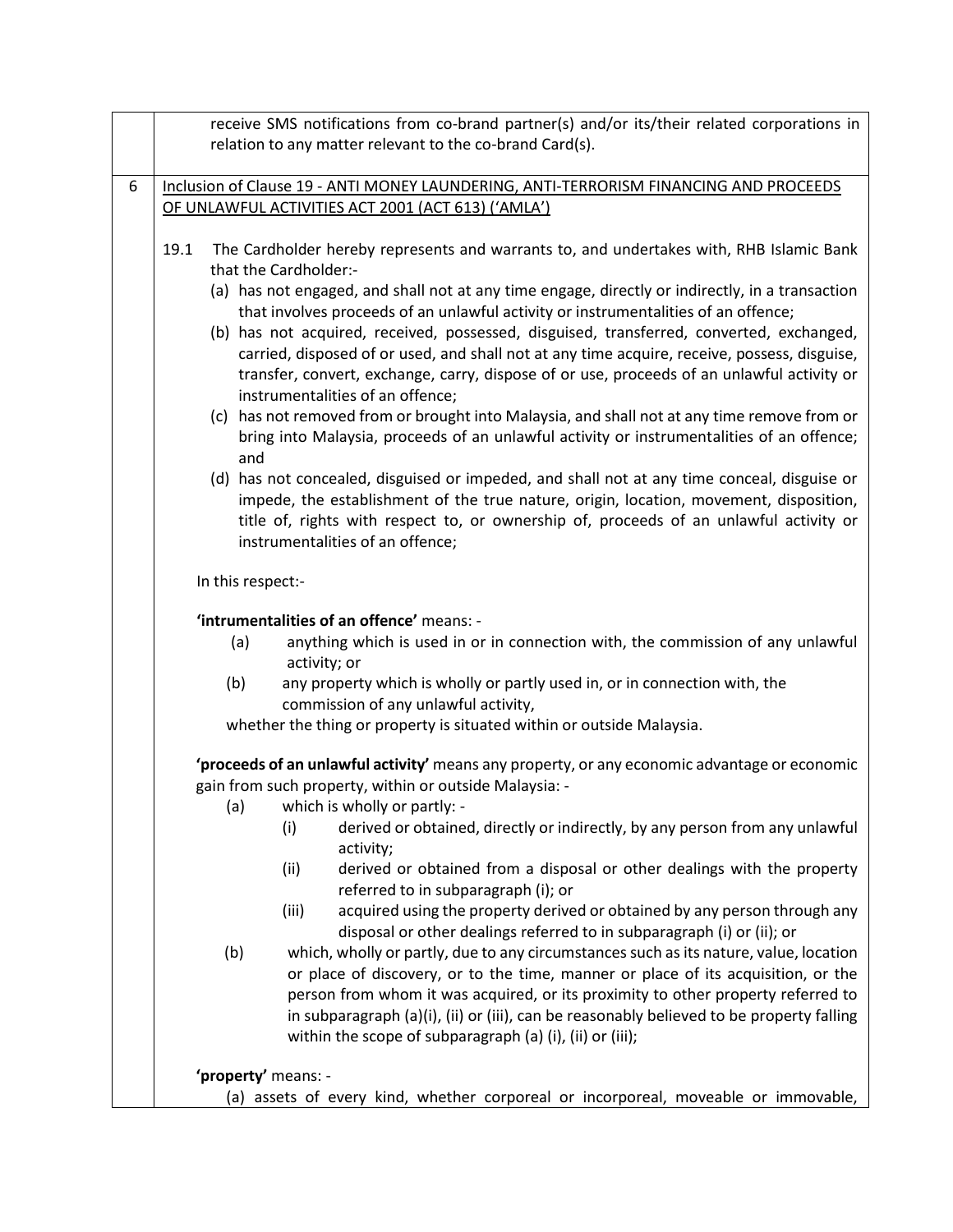tangible or intangible, however acquired; or

(b) legal documents or instruments in any form, including electronic or digital, evidencing title to, or interest in, such assets, including currency, bank credits, deposits and other financial resources, traveller's cheques, bank cheques, money orders, capital market products, drafts and letters of credit,

whether situated within or outside Malaysia, and includes a legal or equitable interest, whether full or partial, in any such property;

#### **'unlawful activity'** means: -

- (a) any activity which constitutes any serious offence or any foreign serious offence; or
- (b) any activity which is of such a nature, or occurs in such circumstances, that it results in or leads to the commission of any serious offence or any foreign serious offence,

regardless whether such activity, wholly or partly, takes place within or outside Malaysia;

## **'serious offence'** means:-

- (a) any of the offences specified in the Second Schedule of AMLA;
- (b) an attempt to commit any of those offences; or
- (c) the abetment of any of those offences;

**'transaction'** includes an arrangement to open an account involving two or more persons and any related transaction between any of the persons concerned and another;

- 19.2 The Cardholder hereby acknowledges and agrees with RHB Islamic Bank that:-
	- (a) RHB Islamic Bank is obliged to comply with all applicable laws, regulations, directives, policy documents, guidelines, practice directions, sanctions, industry standards and practices and other requirements, including without limitation the Anti-Money Laundering, Anti-Terrorism Financing and Proceeds of Unlawful Activities Act 2001, the Strategic Trade Act 2010, Financial Services Act 2013/Islamic Financial Services Act 2013, to which the Bank as a licensed financial institution/Islamic financial institution may from time to time be subject to (collectively, "Regulatory Requirements");
	- (b) RHB Islamic Bank shall be entitled to do or refrain from doing any act or thing, for compliance with the Regulatory Requirements;
	- (c) if RHB Islamic Bank is of the opinion that any event or circumstance (whether related or not), which would make it unlawful or illegal for RHB Islamic Bank to approve the Agreement or to grant or make available of, or to disburse any funds under the Agreement, has occurred or arisen, or the approval of the Agreement or the granting or making available of, or the disbursement of any funds under, the Agreement would contravene any of the Regulatory Requirements (in whole or in part), including without limitation RHB Islamic Bank's receipt of any alert or positive name match from the relevant checks conducted on the Cardholder and any related third party involved in the underlying transaction(s) (including without limitation the vendor/ developer/ promoter/ agent/ trustee/ supplier to whom any funds under the Agreement is to be disbursed) by RHB Islamic Bank pursuant to the Regulatory Requirements, then, notwithstanding anything to contrary contained in this Agreement, RHB Islamic Bank shall, by giving not less than twenty one (21) days written notice or such shorter period as required or permitted by such Regulatory Requirements, be entitled to:-

(i) reject the Cardholder's Agreement and do all such acts and things as may be